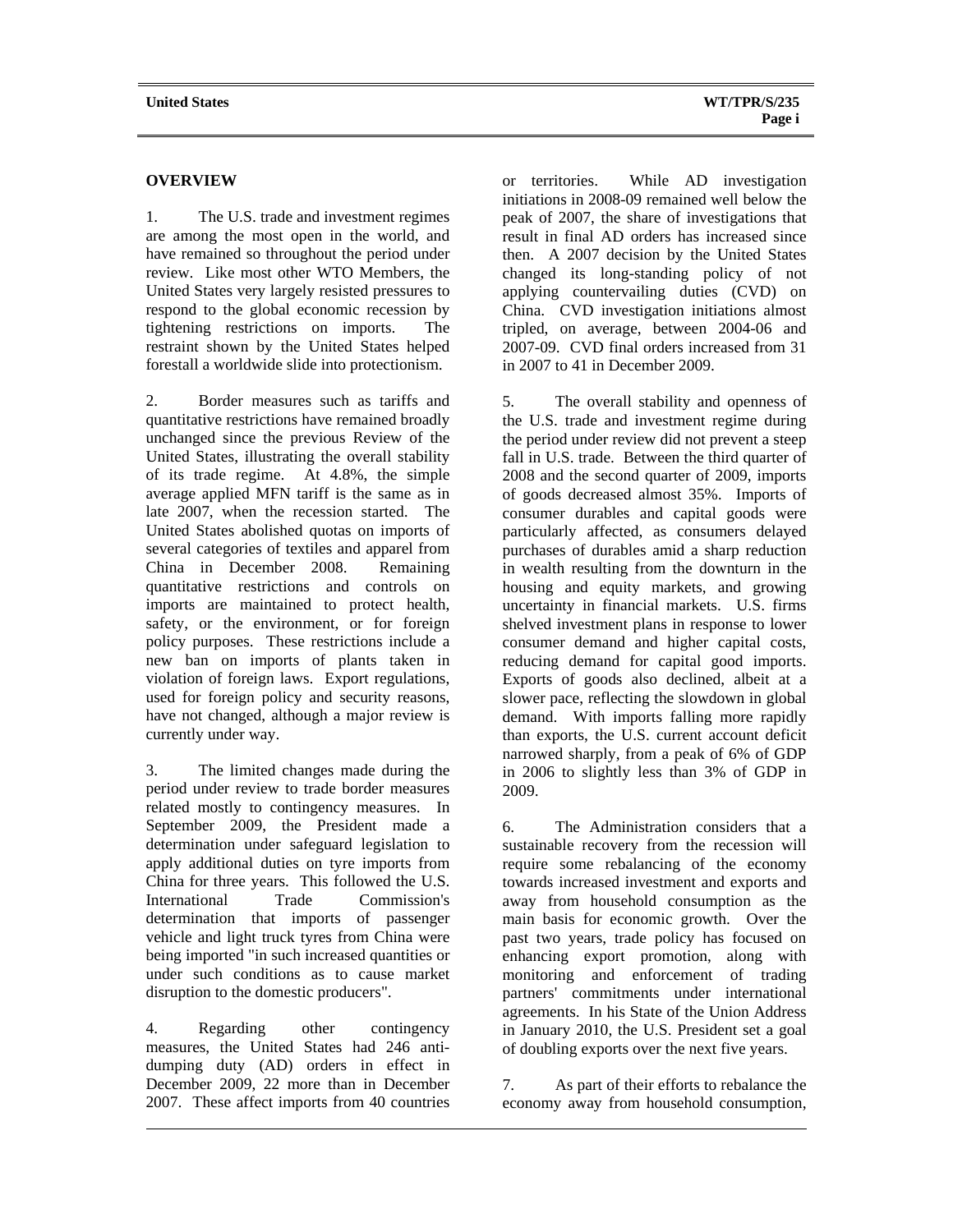the authorities are committed to increasing the national savings rate in part through a reduction in the fiscal deficit and improved financial regulation. In addition, the authorities consider that a shift toward increased consumption in countries with current account surpluses could bring the U.S. current account deficit toward its mid 1990s level of roughly 1-2% of GDP.

8. The Administration is using trade and investment policy in support of economic recovery and rebalancing. Specifically, U.S. trade policy is seeking to encourage export growth by allocating additional resources to export promotion activities, and to monitoring and enforcing partners' trade commitments. These activities are part of a new National Export Initiative implemented to help achieve the goal of doubling exports in the next five years.

9. There has been a marked slowdown in the pace of negotiating free-trade agreements (FTAs) by the United States during the review period. FTAs with three countries became effective: Costa Rica (part of the Dominican Republic-Central America FTA); Oman; and Peru. The negotiations on these FTAs had been completed before the period under review. The United States has FTAs in force with 17 countries. The Administration has not yet submitted for Congressional consideration three FTAs signed before 2008 but still awaiting ratification.

10. Some anti-recession measures included provisions that favoured domestic suppliers of goods and services. These measures included sizeable assistance to selected sectors, particularly the financial and automotive sectors, with provisions to avoid "leakage" of assistance outside of the United States. For example, in their loan agreements with the U.S. Treasury Department, two large domestic car manufacturers agreed to maintain specified levels of production in the United States. These loans were part of an US\$85 billion programme that sought to "prevent a significant disruption of the American automotive industry, which would pose a systemic risk to financial market stability and have a negative effect on the economy of the United States".

11. Furthermore, domestic preferences were incorporated into the US\$787 billion fiscal stimulus package of early 2009 to ensure that the manufacture of iron, steel, and manufactured goods used as construction materials in public projects funded with stimulus dollars is performed in the United States. These domestic preferences, which must be applied in accordance with U.S. international commitments, are more restrictive than long-standing domestic preferences used in federal procurement under the Buy American Act of 1933.

12. Aside from anti-recession policies, new measures affecting trade during the period under review involved certain measures to address security and safety concerns. The United States also adopted new farm legislation.

13. Among the measures to increase the safety of imports are new advance information requirements for cargo arriving in the United States by vessel under the so-called "10+2" rule. Regarding the requirement to scan 100% of containers prior to loading them on U.S.-bound vessels, the Secretary of Homeland Security has indicated that this security initiative was currently unworkable at many ports, and that she would seek the extensions authorized by law to delay its implementation beyond 2012.

14. In an effort to increase the safety of thousands of consumer products, including all those for children aged 12 or less, the Consumer Product Safety Improvement Act of 2008 introduced a wide range of regulatory and enforcement measures for domestic and imported goods. Among the measures are new product regulations, labelling and third-party testing requirements, and border controls.

15. The 2008 Farm Act maintained, with some changes, most of the policies in the 2002 Act with some new programmes introduced